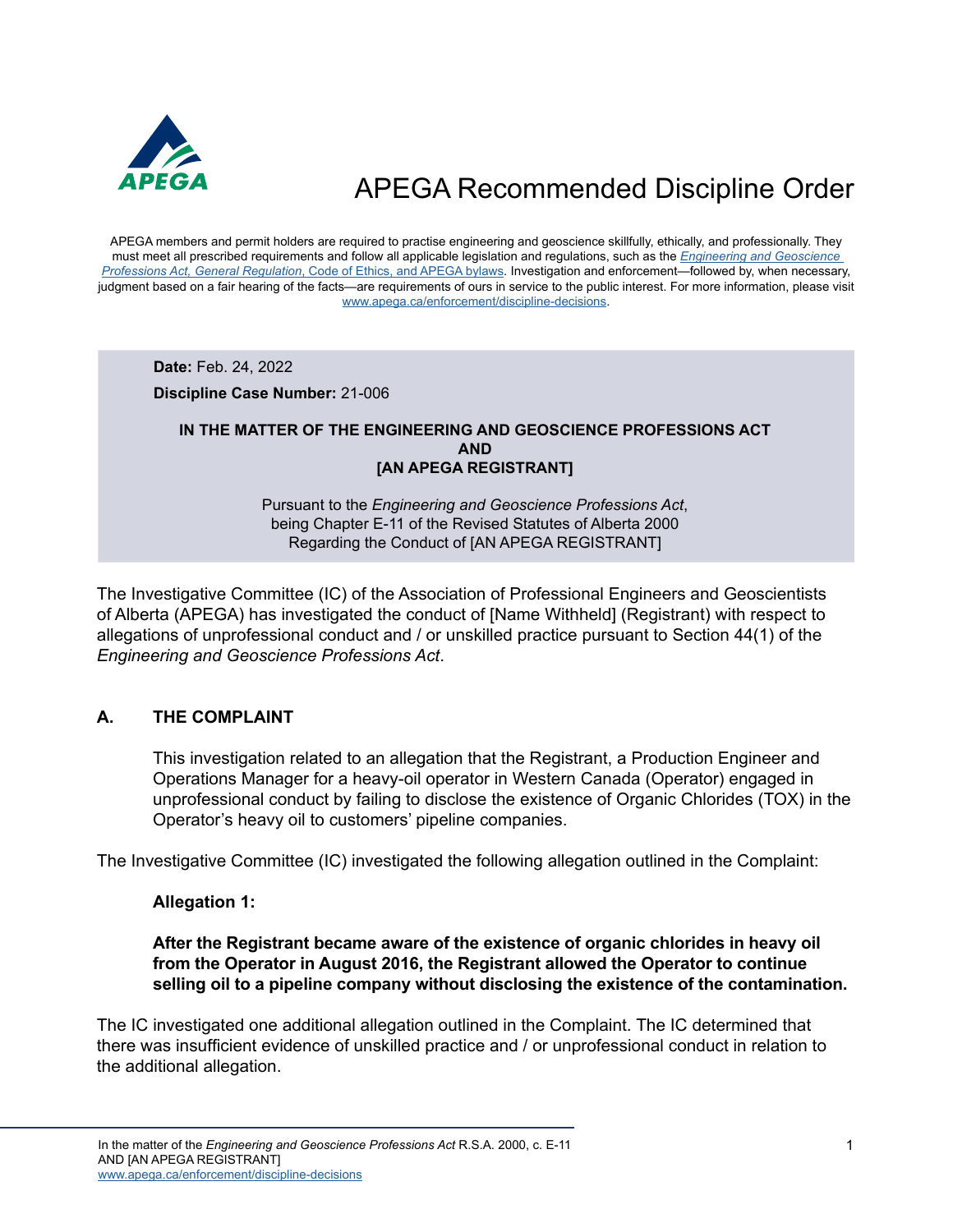

### **B. AGREED STATEMENT OF FACTS**

### **(i) Background:**

- 1. The Registrant holds a degree in chemical engineering and became a member of APEGA in 2012. The Registrant has maintained their membership in APEGA since then, except for a short period of time when their membership lapsed.
- 2. The Registrant was the Production Engineer and Operations Manager for the Operator responsible for the heavy oil operation in Western Canada involving an innovative enhanced oil recovery project (Project) between February 1, 2016, and February 2, 2017.
- 3. The Complainant was the Production Engineer and Operations Manager for the Project from 2010 until June 2016 and issued the Complaint shortly after the Complainant unsuccessfully competed with the Registrant for a promotion and after the Complainant's contract was ended with the Operator shortly thereafter.
- 4. The Operator does not hold a permit with APEGA.

#### **(ii) Facts Relating to the Allegation:**

- 5. In 2016, the Operator commenced restructuring proceedings under the Bankruptcy & Insolvency *Act* (BIA). The proceedings were subsequently transferred to proceedings under the Companies' Creditors Arrangement *Act* (CCAA).
- 6. In September 2016, the Operator received notice from a buyer of oil that 3 ppm of TOX were detected in a randomly tested shipment of oil from the Project while the usual limit was 1 ppm of TOX.
- 7. Neither the Registrant nor the Operator were previously aware of a TOX issue in crude from the Project.
- 8. The Operator immediately halted sales and the Registrant immediately launched an investigation with the assistance of a third-party subject-matter expert and the Technical Director of the Canadian Crude Quality Technical Association (CCQTA). The Technical Director of the CCQTA (P. Eng.) is a TOX expert (TOX Expert).
- 9. In October 2016, the TOX Expert issues and expert report (2016 TOX Report) which concluded that the TOX did not result from contamination due to cleaning operations, but rather were formed as a byproduct of the innovative heavy oil extraction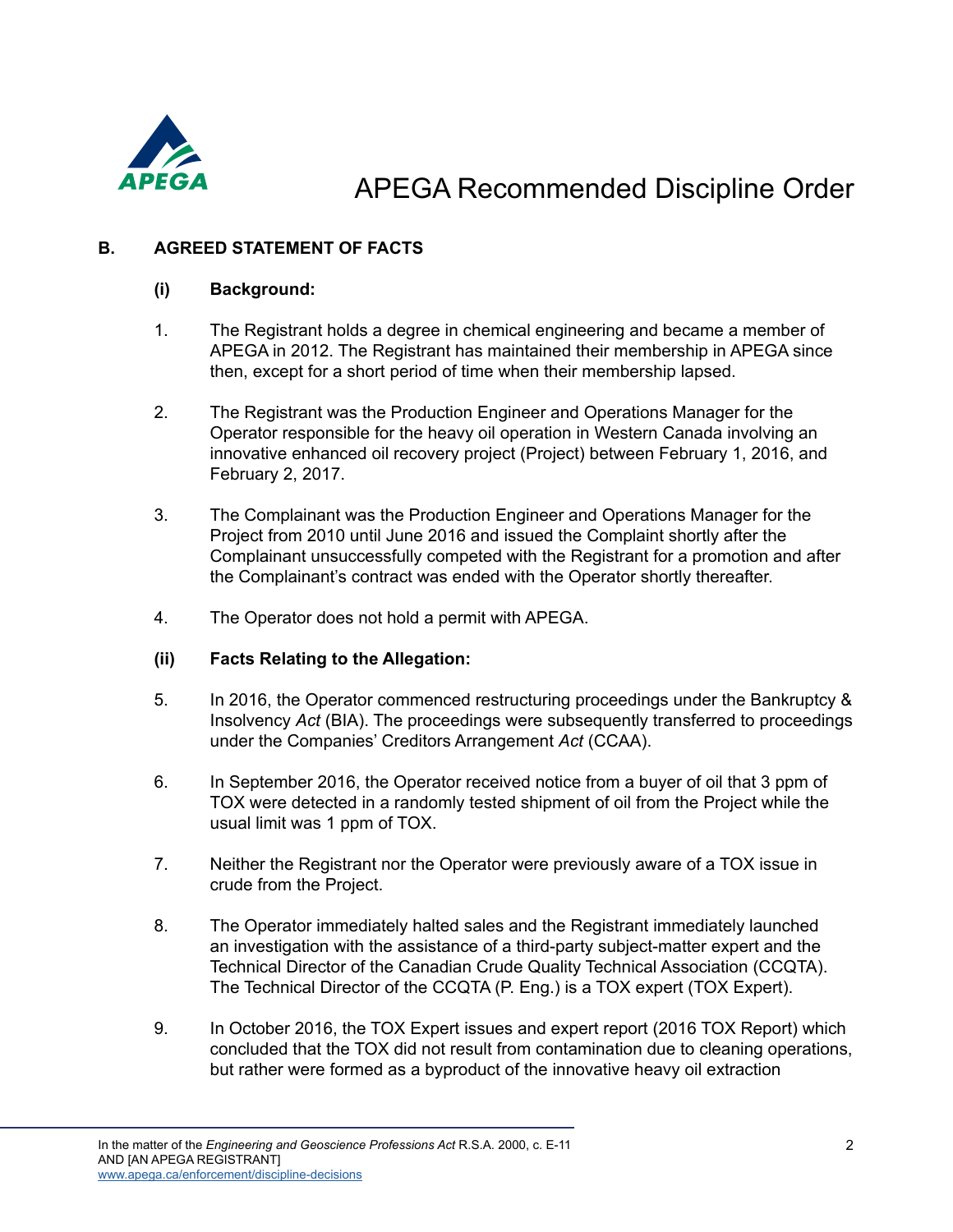

methods. The 2016 TOX Report noted significant discrepancies in one of the two samples tested by two different labs.

- 10. The TOX Expert notified the Registrant and superiors of the legal hazards risks associated with producing TOX containing crudes.
- 11. The TOX Expert and the Registrant agree that TOX are environmentally benign and pose no risk to public health, and no risk of damage to pipelines or tanks. The TOX Expert and the Registrant agree that TOX at high total concentrations at a refinery can cause reduced lifespan of high-temperature refinery process vessels.
- 12. The TOX Expert and Registrant agree that standard industry practice for dealing with high TOX oil is dilution.
- 13. After the Operator was shut-in for a month to complete its investigation with the assistance of the TOX Expert and confirmed the presence of TOX at 3 ppm, the Operator restarted and continued its sales of crude from the Project through one of the other pipeline companies. Neither that pipeline company nor the intermediary marketer were alerted by the Registrant or the Operator that the oil they were purchasing continued to be above their preferred range of 1 ppm.
- 14. The contract between that pipeline company and its intermediary specified that *"any organic halides, including but not limited to organic chlorides, or any other objectionable substances which may be injurious to carrier, objectionable to downstream carriers…"* are not permitted. The pipeline company's specs with relation to TOX were publicly available and published on its website. The intermediary's contract with the Operator as it pertains to TOX stipulated that the Operator must meet the specifications of the pipeline company.
- 15. Given that 3 ppm of TOX at approximately 100 bbl/day added to approximately 50,000 bbl/day blends down to meet the requirements of the pipeline company, superiors of the Registrant told the Registrant that there was no need to advise the customers.
- 16. While dilution may be a solution, contractual terms may not expressly require disclosure of TOX, and marketing teams may manage the sales contracts as the Production Engineer and Operations Manager for the Project, the Registrant had an ethical duty to ensure buyers of crude from the Project were notified by the Operator of the TOX resulting from the oil extraction process.
- 17. The Receiver subsequently appointed a Contract Operator to manage the assets and undertakings of the Operator. A short time later, in February 2017, the Registrant's employment with the Operator ended.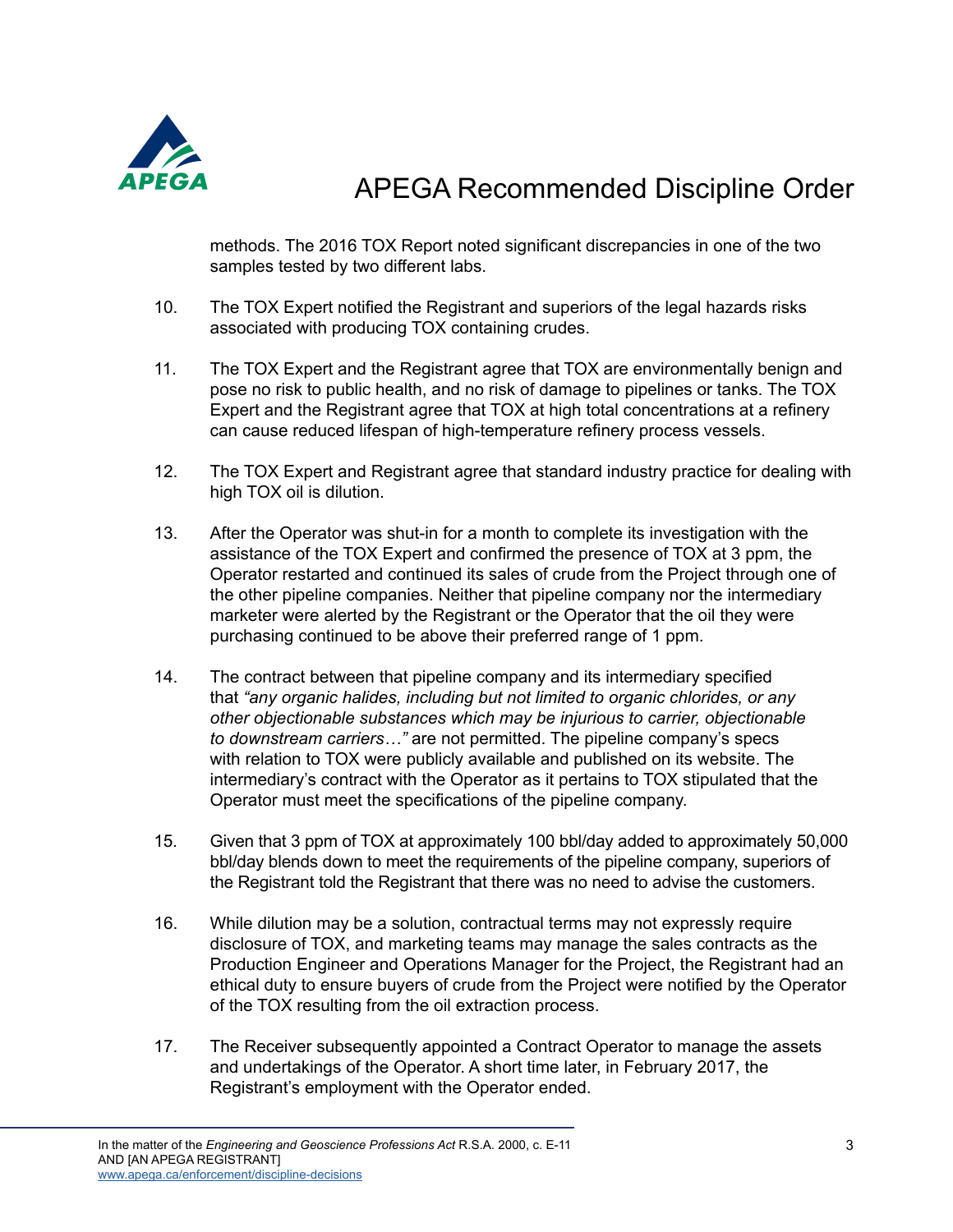

- 18. In May 2017, a pipeline company advised the Contract Operator that the pipeline company would no longer accept oil from the Project as random testing conducted by the pipeline company revealed the presence of TOX. The Contract Operator confirmed the presence of TOX through third-party laboratory testing.
- 19. The TOX Expert advised the IC (after the Registrant left the employ of the Operator) that the responsibility for delivering TOX free crude is on the producer, subject to the agreement with the buyer.
- 20. In June 2017, the Trustee shut-in the Project and informed all parties that were bidding to purchase the Project pursuant to a sale process in the receivership proceedings, which included the Complainant as bidder, of the presence of TOX in the crude.
- 21. The Complainant was a qualified bidder for the Project; his bid, however, was not successful. In December 2018, the Complainant was convicted of Criminal mischief under \$5,000 for a June 29, 2018, break-in at the Project and related nuisance activities.

### **C. CONDUCT**

- 22. The Registrant freely and voluntarily admits that as a Professional Member of APEGA, the Registrant was bound by the *Engineering and Geoscience Professions Act* and the APEGA Code of Ethics.
- 23. The Registrant freely and voluntarily admits that as the Production Engineer and Operations Manager for the Project, the Registrant had an ethical duty to ensure buyers of crude from the Project were notified of the TOX resulting from the oil extraction process.
- 24. The Registrant acknowledges that the conduct described above constitutes unprofessional conduct as defined in Section 44(1) of the *Act*:

*Section 44(1) Any conduct of a professional member, licensee, permit holder, certificate holder or member-in-training that in the opinion of the Discipline Committee or the Appeal Board,* 

 *(a) is detrimental to the best interests of the public;* 

 *(b) contravenes a code of ethics of the profession as established under the regulations;*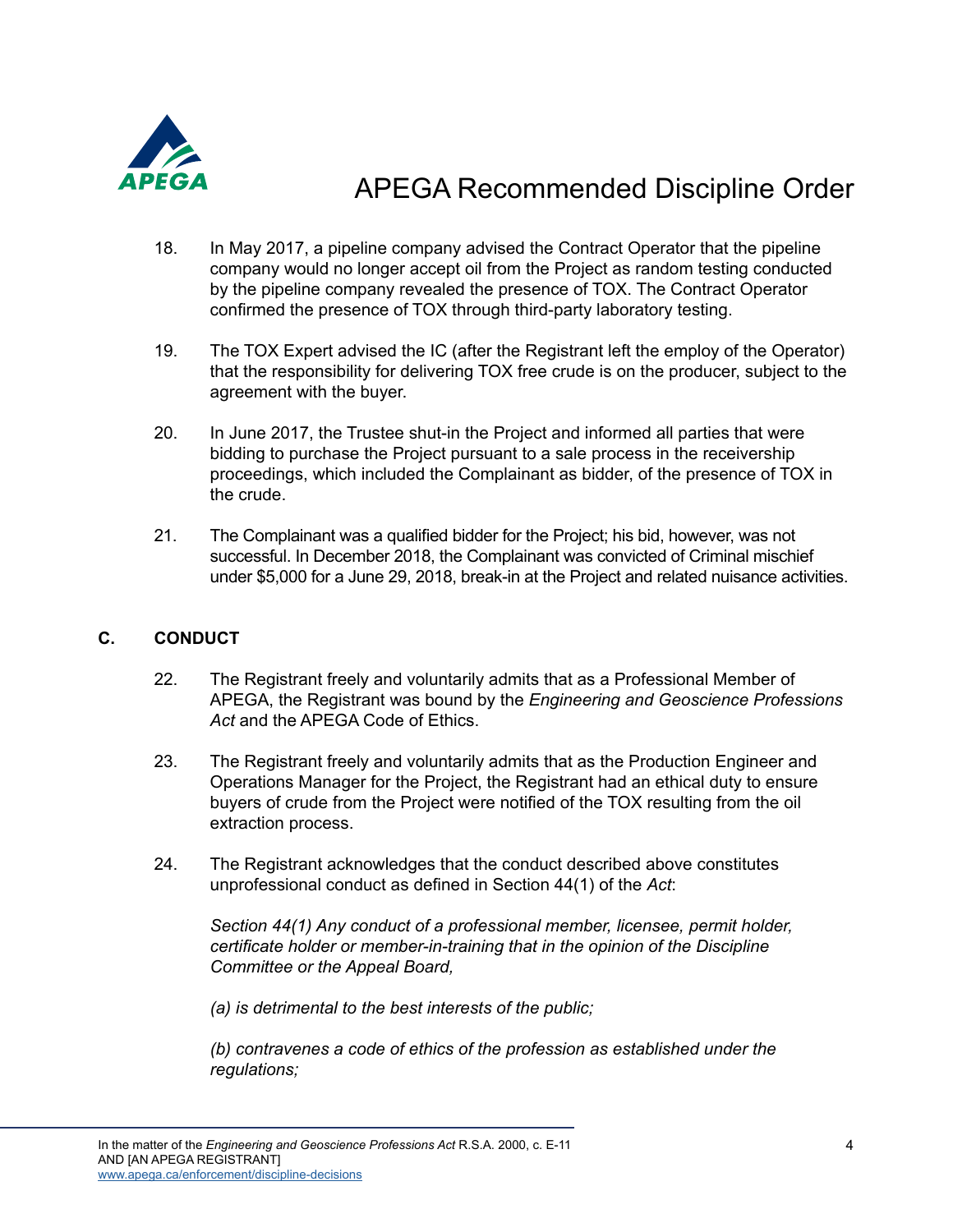

 *(c) harms or tends to harm the standing of the profession generally;* 

 *(d) displays a lack of knowledge of or a lack of skill or judgment in the practice of the profession or;* 

 *(e) displays a lack of knowledge or lack of skill or judgment in the carrying out of any duty or obligation undertaken in the practice of the profession.* 

 *Whether or not that conduct is disgraceful or dishonorable, constitutes either unskilled practice of the profession or unprofessional conduct, whichever the Discipline Committee or the Appeal Board finds.* 

*The Rules of Conduct of the APEGA Code of Ethics state:*

- *1. Professional engineers and geoscientists shall, in their areas of practice, hold paramount the health, safety and welfare of the public and have regard for the environment.*
- *2. Professional engineers and geoscientists shall undertake only work that they are competent to perform by virtue of their training and experience.*
- *3. Professional engineers and geoscientists shall conduct themselves with integrity, honesty, fairness and objectivity in their professional activities.*
- *4. Professional engineers and geoscientists shall comply with applicable statutes, regulations and bylaws in their professional practices.*
- *5. Professional engineers and geoscientists shall uphold and enhance the honour, dignity and reputation of their professions and thus the ability of the professions to serve the public interest.*
- 25. The Registrant acknowledges the conduct described above breaches Rule of Conduct #3 of the APEGA Code of Ethics.

#### **D. RECOMMENDED ORDERS**

26. On the recommendation of the Investigative Committee, and by agreement of the Registrant with that recommendation, and following a discussion and review with the Discipline Committee Case Manager, the Discipline Committee hereby orders that: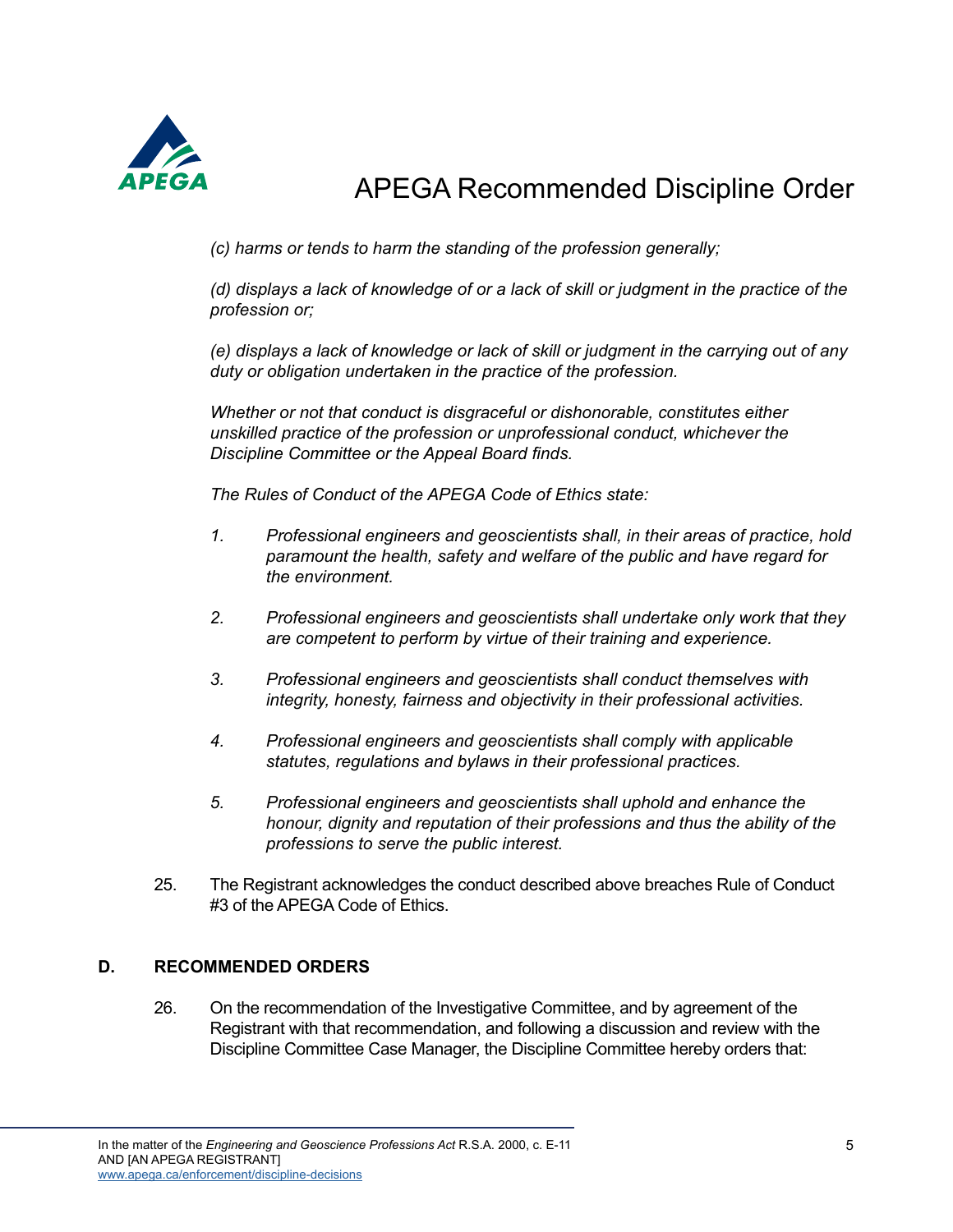

- a) The Registrant shall receive a Letter of Reprimand, a copy of which will be maintained permanently in your APEGA registration file and be considered at any future date by APEGA.
- b) The Registrant, at the Registrant's expense, shall successfully complete (provide proof of passing grade to the Director, Enforcement) the following University-level course: University of Calgary Continuing Education ADL 213 – Ethics for Professional Practice (or similar course at the discretion of the Director, Enforcement), within one (1) year from the date this Recommended Order has been approved by the Discipline Committee Case Manager.
- c) The Registrant may apply to the Director of Enforcement for an extension prior to the one (1) year deadline. If the above noted course is not successfully completed within one (1) year or after the agreed upon extension, the Registrant shall be suspended from the practice of engineering until the above noted course is successfully completed.
- d) The Registrant shall pay a fine in the amount of \$2,000.00 pursuant to s.64(1) (b) of the *Act*. The fine shall be paid within 90 days of the date this Order is approved by the Discipline Committee Case Manager.
- e) The Registrant may apply to the Director of Enforcement for an extension prior to the 90-day deadline. If the fine is not paid within 90-days or after the agreed upon extension, the Registrant shall be suspended from the practice of engineering until the fine is paid in full.
- f) The Registrant shall disclose that they were the subject of APEGA disciplinary procedures to all other engineering regulatory bodies to which they hold memberships and provide each regulator with a copy of this Order.
- g) The Registrant will be considered a Registrant in good standing while completing the above noted sanctions.
- h) This matter and its outcome will be published by APEGA as deemed appropriate and such publication will not identify the Registrant.